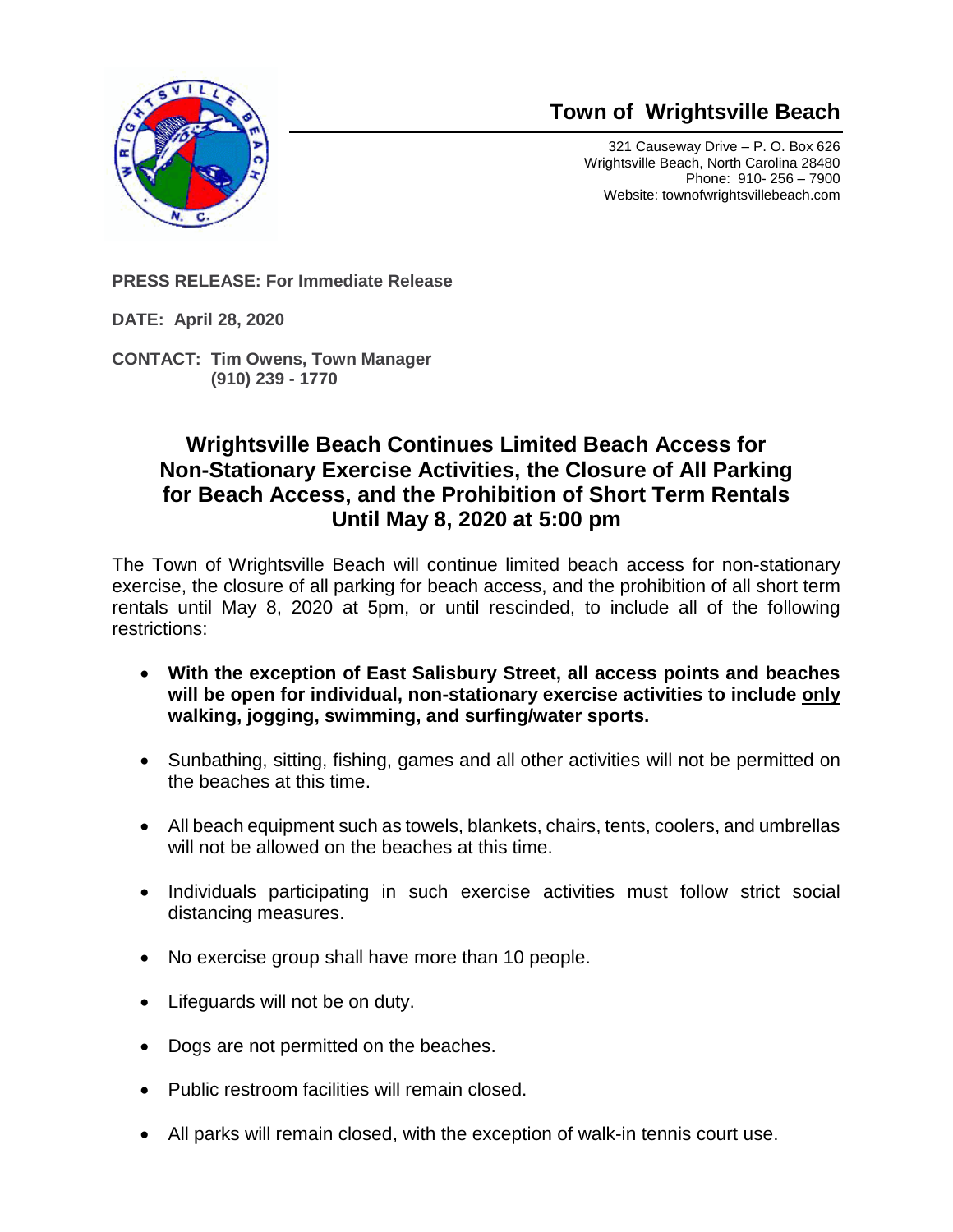- **All Town owned parking lots will remain closed to the general public.**
- **All public on-street parking spaces are closed to the public for any use except where allowed as part of this State of Emergency Declaration. This includes all on-street parking spaces that are not obstructed by cones, barricades, or that have no parking bags on the meters.**
- Town of Wrightsville Beach residents, with a current parking hang tag or tax decal, will be permitted to utilize public on-street parking, only if they have no access to parking on their private property.
- Contractors, landscapers, and essential employees that wish to park in an onstreet parking space must purchase a parking pass from the Wrightsville Beach Parking Office located at 321 Causeway Drive in Wrightsville Beach. Office hours will be from 8am to noon on Monday, Wednesday and Friday. More information may be found at the Town's website [\(www.townofwrightsvillebeach.com\)](http://www.townofwrightsvillebeach.com/) or by calling (910) 256-5453. The Parking Office will only be selling contractors passes and will not be performing any other in-person business, such as, the sale of resident parking passes or tax decals.
- There will be limited public parking available for business-use. This parking will be located adjacent to those essential businesses only that have no on-site parking and that are open for business. This parking must strictly be used to access those essential businesses only and not to access the beaches. Parking enforcement will be active in these locations.
- **Private parking lots may only be used in conjunction with parking for access to essential businesses that are open for business. In no event shall a private parking lot be used to park to access the beach.**
- **Discontinuance of All Short-term Rental Operations: The rental of hotel rooms, motel rooms, and short-term lodging is prohibited (except as allowed by a governmental request to assist with the emergency response to Coronavirus, or to provide lodging in support of the supply or distribution of Covid-19 Essential Businesses and Operations or in support of our communities' Covid-19 emergency response and practices utilized to fight the virus or its spread). Extended stay hotels or rental properties may continue to offer lodging for terms of no less than 28 days. These restrictions apply to vacation rentals, short-term rentals, bed and breakfast establishments, Air BNB, VRBO, hotels, motels, inns and similar businesses and establishments.**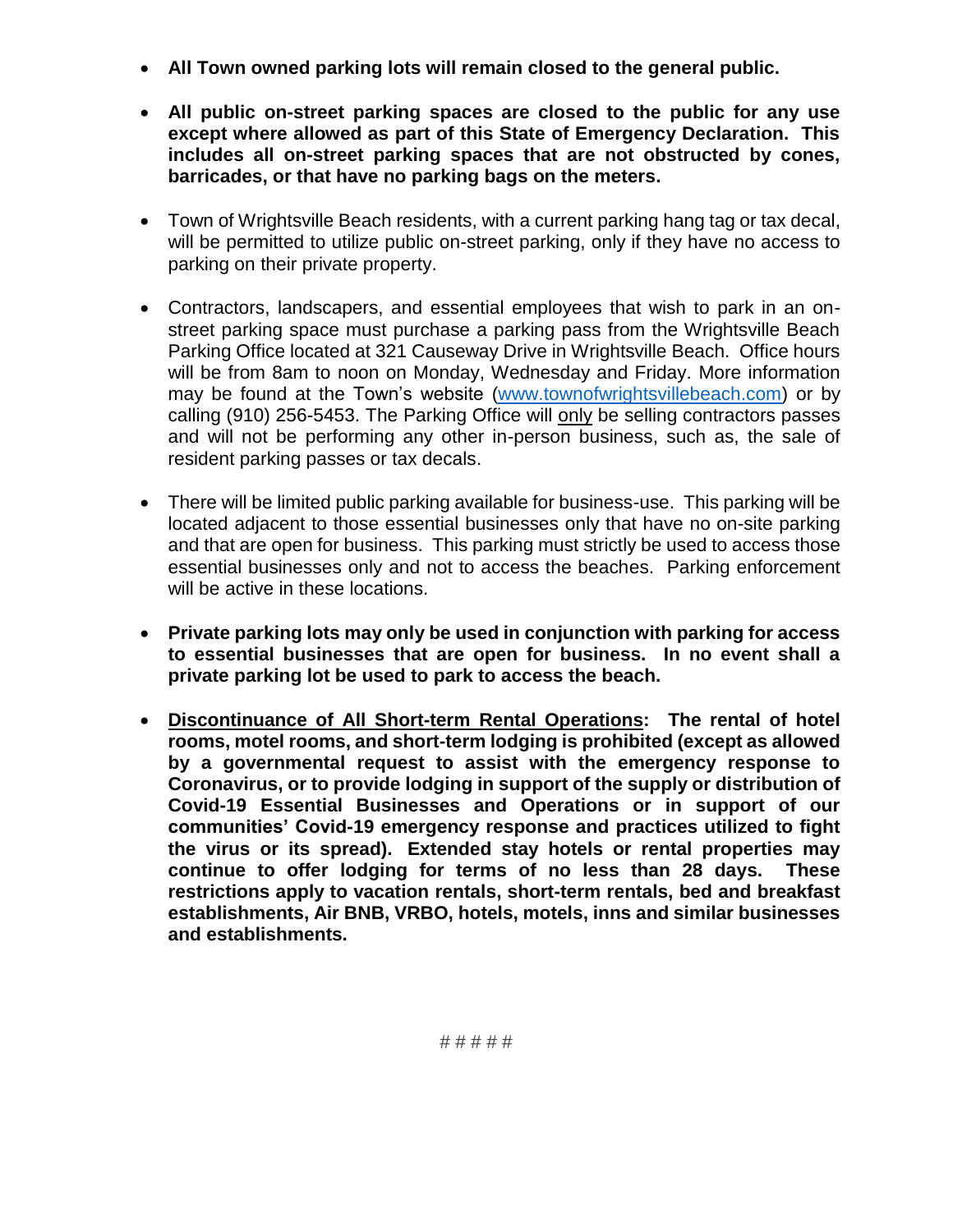

## **DECLARATION OF A STATE OF EMERGENCY - FIFTH AMENDMENT Wrightsville Beach, North Carolina**

**WHEREAS, on Tuesday, March 10, 2020, Governor Cooper declared a State of** Emergency to ensure that North Carolina was prepared and responding to the COVID-19 Virus; and

**WHEREAS, on Friday, March 13, 2020, President Trump declared a National** State of Emergency to address the COVID-19 Global Pandemic; and

**WHEREAS, on Friday, March 20, 2020, Chair of the New Hanover County Board** of Commissioners Julia Olson-Boseman declared a State of Emergency to address the COVID-19 Global Pandemic; and

**WHEREAS, on Friday, March 20, 2020, I, Mayor F. Darryl Mills declared a State** of Emergency for the Town of Wrightsville Beach to address the COVID-19 Global Pandemic; and

**WHEREAS, on Monday, March 30, 2020, I, Mayor F. Darryl Mills amended the** State of Emergency for the Town of Wrightsville Beach (First Amendment) to incorporate restrictions imposed by the State of North Carolina and New Hanover County to address the COVID-19 Global Pandemic; and

**WHEREAS, on Monday, April 3, 2020, I, Mayor F. Darryl Mills amended the State** of Emergency for the Town of Wrightsville Beach (Second Amendment) to incorporate restrictions imposed by New Hanover County regarding closure of public and private boat ramps and marinas to address the COVID-19 Global Pandemic; and

**WHEREAS, on April 13, 2020, I, Mayor F. Darryl Mills amended the State of** Emergency for the Town of Wrightsville Beach (Third Amendment) to incorporate the lessening of restrictions imposed by State of Emergency for New Hanover County such as opening marinas, boat ramps, and clarifying that the purchase of clothing is an essential item; and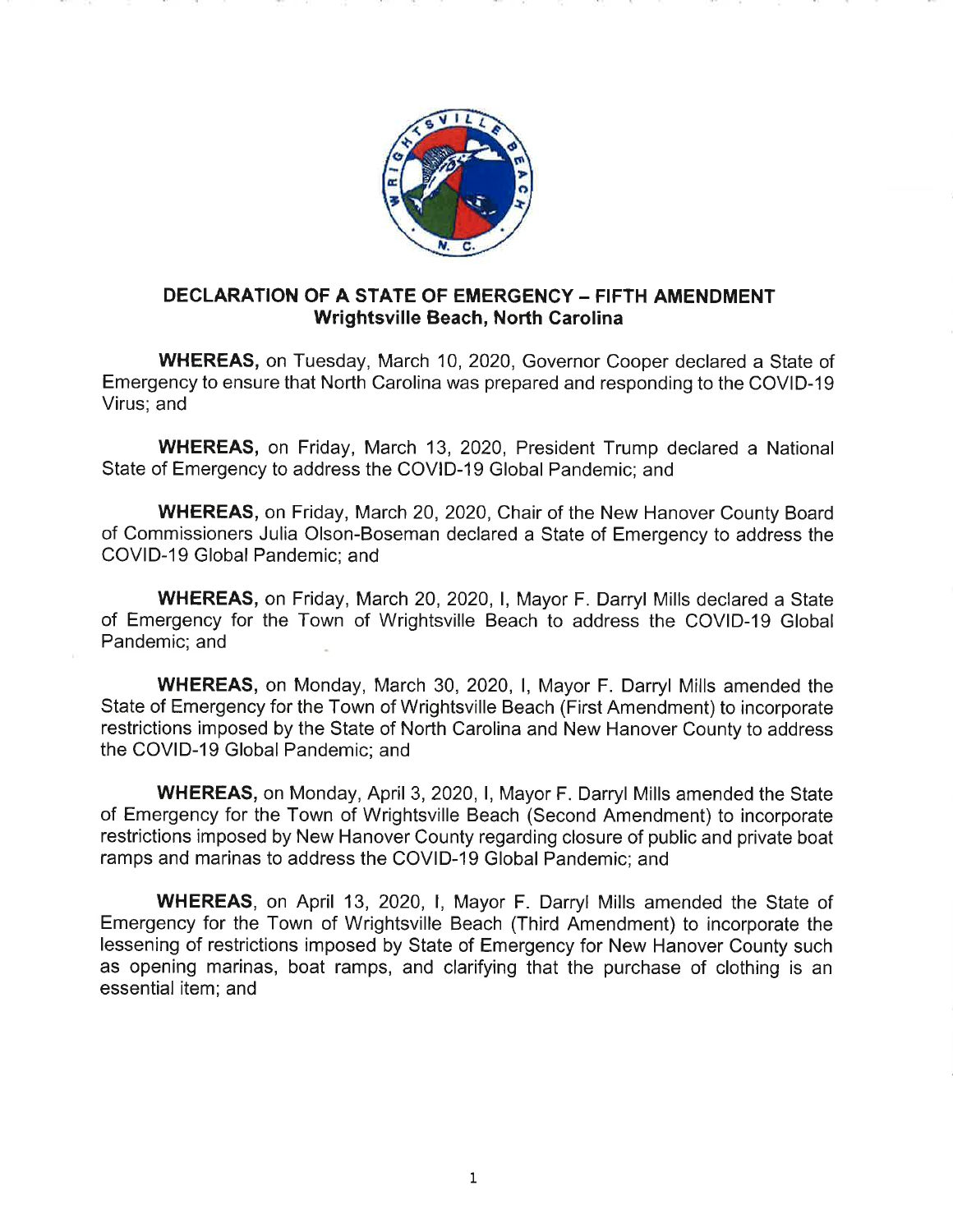WHEREAS, on April 19, 2020, I. Mayor F. Darryl Mills amended the State of Emergency for the Town of Wrightsville Beach (Fourth Amendment) that opened the beaches to individual, non-stationary exercise and restricted all on-street parking, private off-street parking and public parking lots; and

**WHEREAS.** as a result of the above-described COVID-19 Pandemic, we have determined that there is an imminent threat of, or existing conditions have caused or could cause, widespread or severe dangers for the safety of the public, and the Town of Wrightsville Beach is taking preemptive measures to reduce the impacts of the virus; and

**WHEREAS,** declaring a State of Emergency and imposing the restrictions and prohibitions ordered herein are necessary to maintain order and protect public health. safety, and welfare.

**NOW, THEREFORE, pursuant to the authority vested in me as the Mayor of the** Town of Wrightsville Beach, North Carolina under Article 1A of Chapter 166A of the North Carolina General Statutes:

Section 1. The Town of Wrightsville Beach hereby extends the Town's State of Emergency to May 8, 2020 at 5 pm, subject to the following mandatory restrictions:

- $\bullet$ With the exception of East Salisbury Street, all access points and beaches will be open for individual, non-stationary exercise activities to include only walking, jogging, swimming, and surfing/water sports.
- Sunbathing, sitting, fishing, games and all other activities will not be permitted on the beaches at this time
- All beach equipment such as towels, blankets, chairs, tents, coolers, and umbrellas will not be allowed on the beaches at this time.
- Individuals participating in such exercise activities must follow strict social  $\bullet$ distancing measures
- No exercise group shall have more than 10 people.  $\bullet$
- Lifeguards will not be on duty.  $\bullet$
- Dogs are not permitted on the beaches.
- Public restroom facilities will remain closed.
- All parks will remain closed, with the exception of walk-in tennis court use.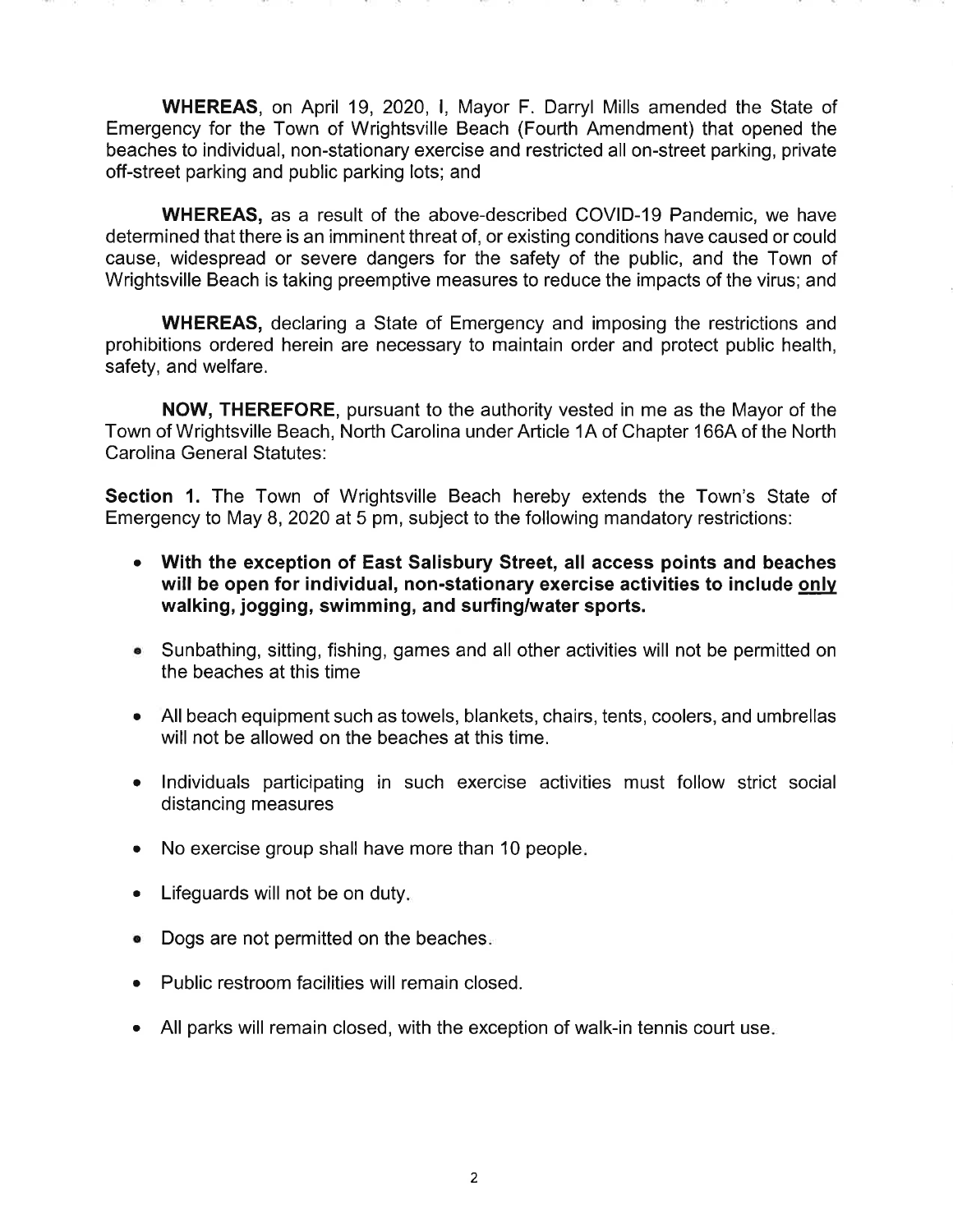- All Town owned parking lots will remain closed to the general public.  $\bullet$
- All public on-street parking spaces are closed to the public for any use except where allowed as part of this State of Emergency Declaration. This includes all on-street parking spaces that are not obstructed by cones, barricades, or that have no parking bags on the meters
- Town of Wrightsville Beach residents, with a current parking hang tag or tax decal,  $\bullet$ will be permitted to utilize public on-street parking, only if they have no access to parking on their private property.
- Contractors, landscapers, and essential employees that wish to park in an onstreet parking space must purchase a parking pass from the Wrightsville Beach Parking Office located at 321 Causeway Drive in Wrightsville Beach. Office hours will be from 8am to noon on Monday, Wednesday and Friday. More information may be found at the Town's website (www.townofwrightsvillebeach.com) or by calling (910) 256-5453. The Parking Office will only be selling contractors passes and will not be performing any other in-person business, such as, the sale of resident parking passes or tax decals.
- There will be limited public parking available for business-use. This parking will be located adjacent to those essential businesses only that have no on-site parking and that are open for business. This parking must strictly be used to access those essential businesses only and not to access the beaches. Parking enforcement will be active in these locations.
- Private parking lots may only be used in conjunction with parking for access  $\bullet$ to essential businesses that are open for business. In no event shall a private parking lot be used to park to access the beach.
- Discontinuance of All Short-term Rental Operations: The rental of hotel  $\bullet$ rooms, motel rooms, and short-term lodging is prohibited. (except as allowed by a governmental request to assist with the emergency response to Coronavirus or to provide lodging in support of the supply or distribution of Covid-19 Essential Businesses and Operations or in support of our communities' Covid-19 emergency response and practices utilized to fight the virus or its spread). Extended stay hotels or rental properties may continue to offer lodging for terms of no less than 28 days. **These** restrictions apply to vacation rentals, short-term rentals, bed and breakfast establishments, Air BNB, VRBO, hotels, motels, inns and similar businesses and establishments.